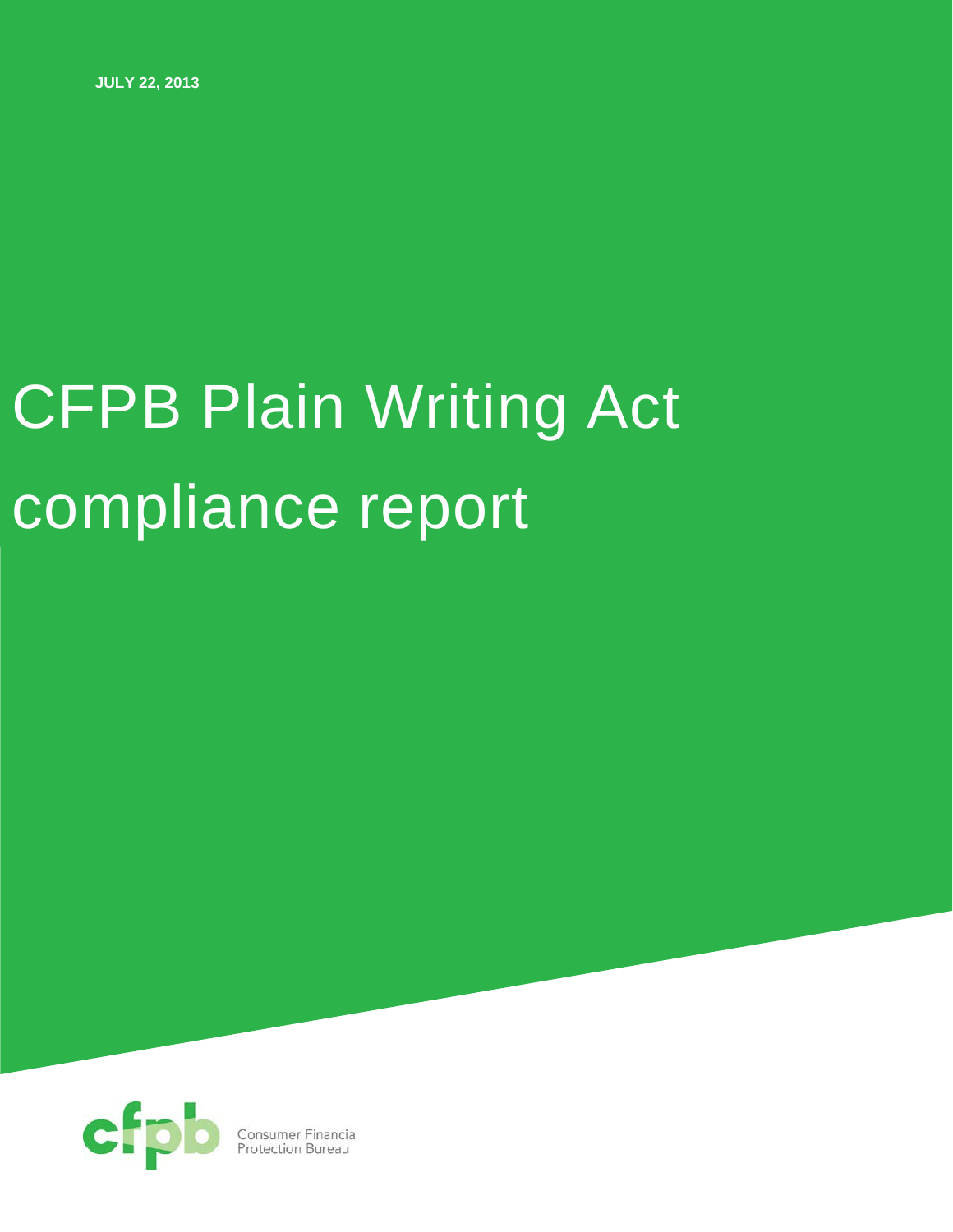### Table of contents

| 1.             |                                                                                                                                   |  |  |
|----------------|-----------------------------------------------------------------------------------------------------------------------------------|--|--|
|                | 1.1                                                                                                                               |  |  |
|                | 1.2 <sub>2</sub>                                                                                                                  |  |  |
| 2 <sub>1</sub> | Explain what specific types of agency communications you have<br>released by making them available in a format that is consistent |  |  |
|                | 2.1                                                                                                                               |  |  |
|                | 2.2                                                                                                                               |  |  |
|                | 2.3                                                                                                                               |  |  |
| 3 <sub>1</sub> |                                                                                                                                   |  |  |
|                | 3.1                                                                                                                               |  |  |
|                |                                                                                                                                   |  |  |
| 4.             |                                                                                                                                   |  |  |
|                | 4.1                                                                                                                               |  |  |
|                | 4.2                                                                                                                               |  |  |
|                | 4.3                                                                                                                               |  |  |
| 5.             |                                                                                                                                   |  |  |
|                |                                                                                                                                   |  |  |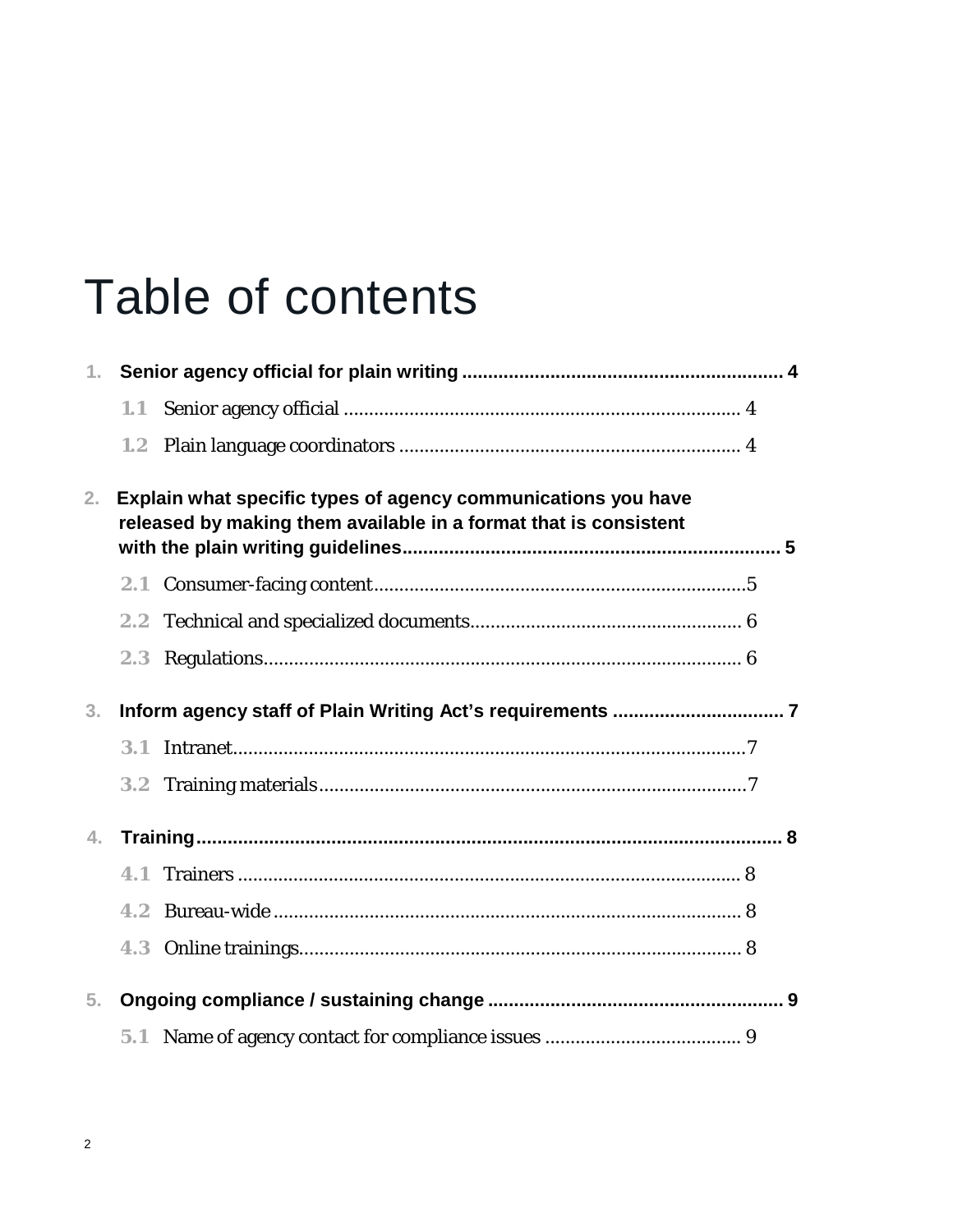|    | 5.2 Documenting and reporting use of plain writing in agency      |  |
|----|-------------------------------------------------------------------|--|
| 6. |                                                                   |  |
|    |                                                                   |  |
|    |                                                                   |  |
| 7. |                                                                   |  |
|    |                                                                   |  |
|    |                                                                   |  |
|    |                                                                   |  |
| 8. | Customer satisfaction evaluation after experiencing plain writing |  |
|    |                                                                   |  |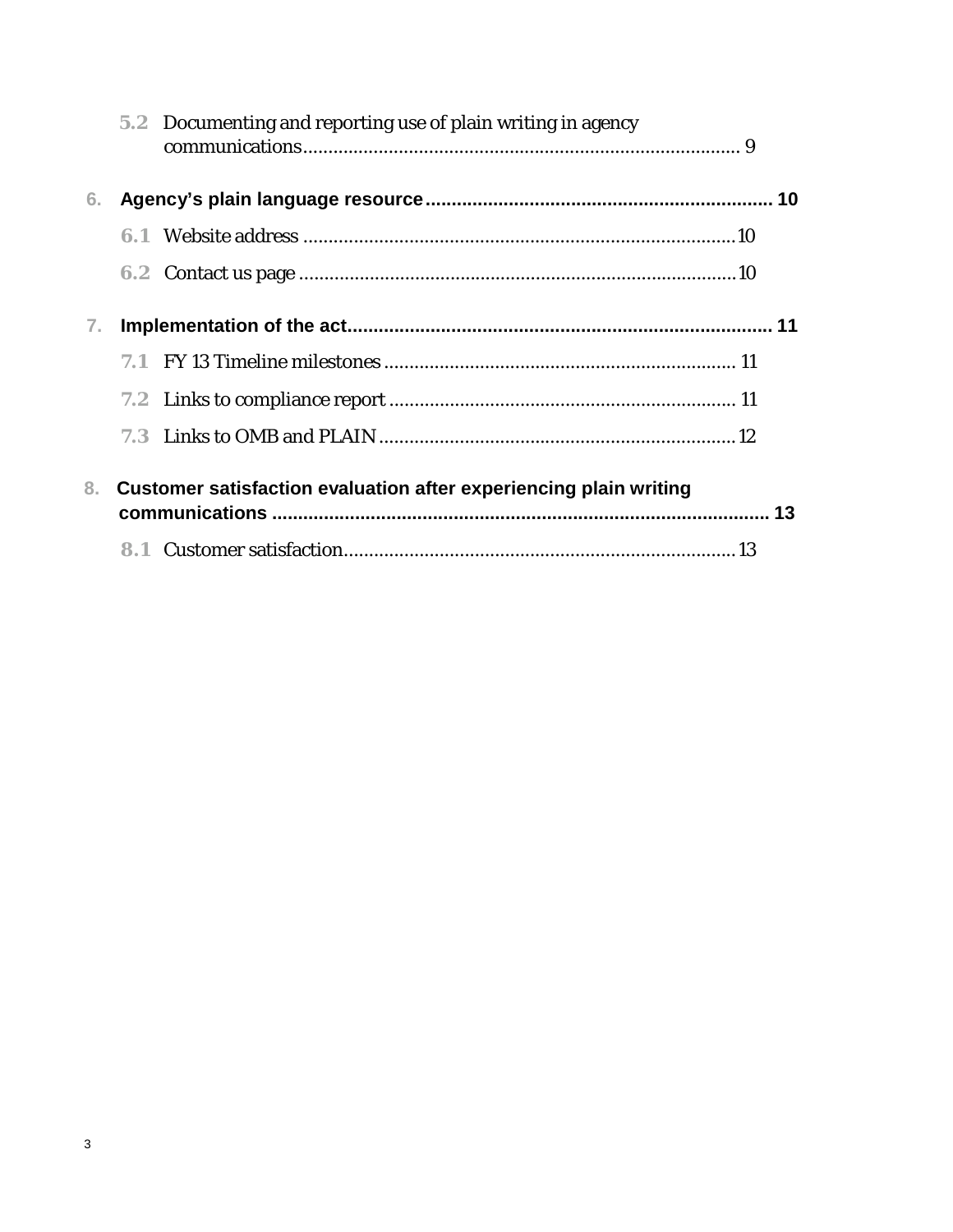### **1.** Senior agency official for plain writing

#### **1.1** Senior agency official

The Consumer Financial Protection Bureau ("CFPB" or "the Bureau") designated Gail Hillebrand, associate director, Division of Consumer Education and Engagement, as the senior agency official responsible for plain writing.

### **1.2** Plain language coordinators

Associate Director Hillebrand has designated two additional plain language coordinators – Per Olstad, deputy associate director, Consumer Education and Engagement, and Dan Rutherford, senior content specialist, Office of Financial Education.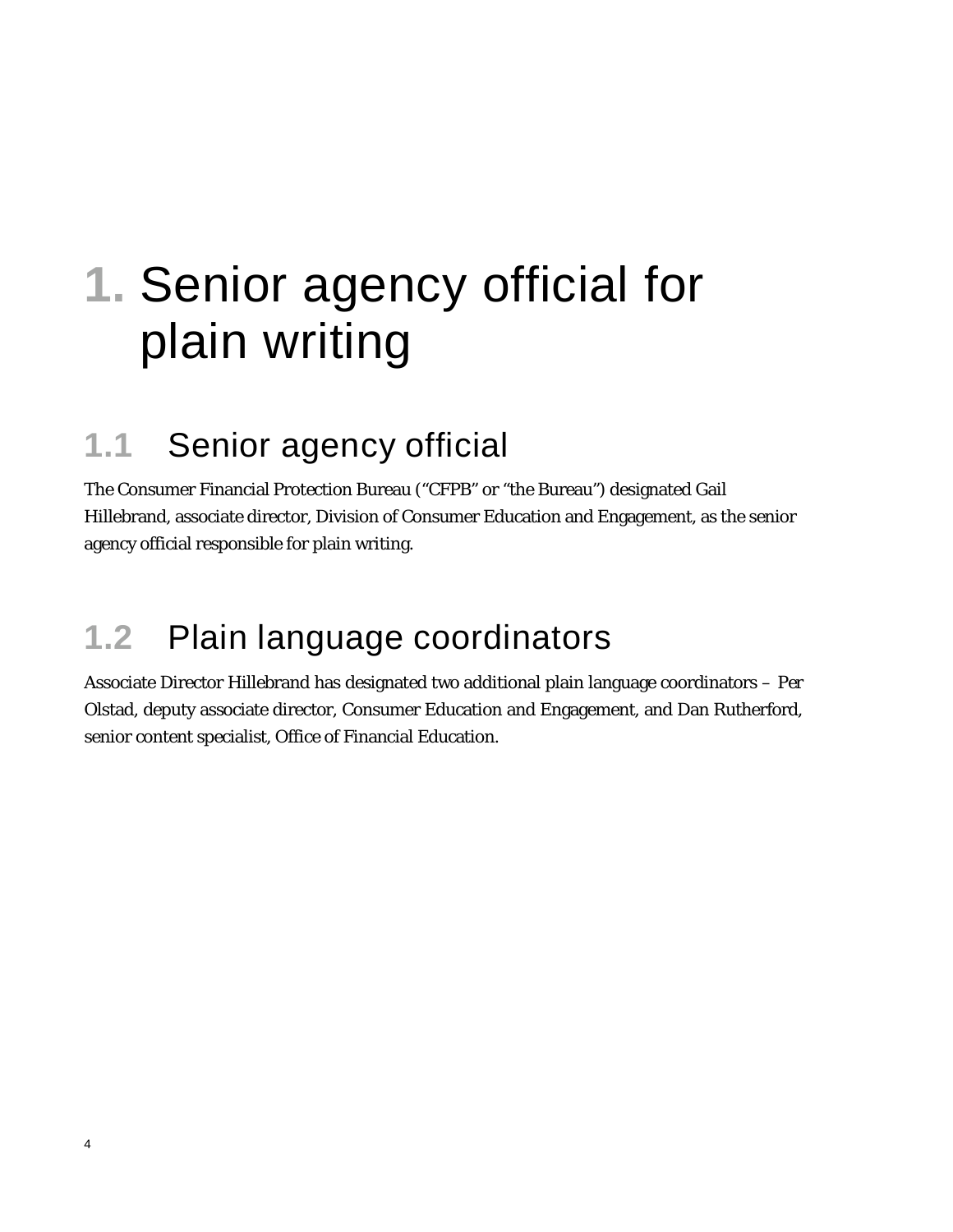### **2.** Explain what specific types of agency communications you have released by making them available in a format that is consistent with the Plain Writing guidelines

### **2.1** Consumer-facing content

The CFPB has adopted plain language as a core principle for all consumer-facing content. As such, we apply plain language principles in all of our consumer print and online materials– including brochures, web content, blog posts, and other social media.

We follow plain language guidelines when creating materials that:

- 1. Help consumers make financial decisions.
- 2. Provide information to consumers about their rights under the federal consumer laws.
- 3. Inform consumers about the Bureau's activities.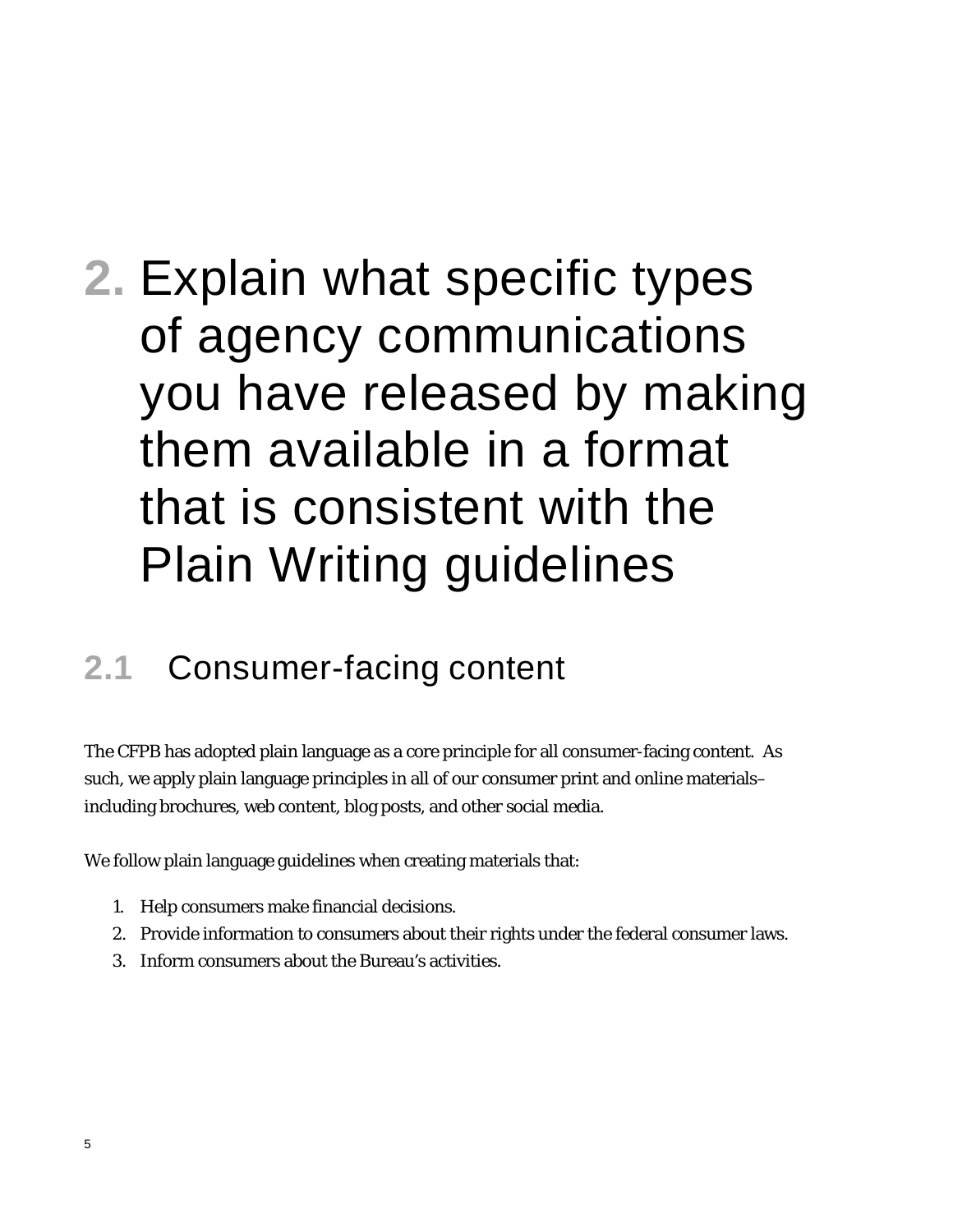### 2.2 Technical and specialized documents For

Bureau documents that target a specific audience, or that are technical or specialized in nature, the Bureau takes the subject expertise of the audience into account. For example, bulletins for regulated entities about the Bureau's interpretation of federal consumer financial laws may be more complex and detailed than materials for general consumer audiences.

The Bureau also considers whether or not these technical or specialized documents will impact consumers' behavior or understanding of their rights under the federal consumer financial laws. When they will impact behavior or understanding, the Bureau generally publishes plain language summaries of the documents and makes them widely available (typically on the Bureau's website).

### **2.3** Regulations

Although regulations are not included in the Plain Writing Act, the Bureau generally provides plain language summaries of proposed or final consumer protection regulations the Bureau publishes. An example summary can be found at

[http://files.consumerfinance.gov/f/201301\\_cfpb\\_mortgage-servicing-rules\\_what-it-means-for](http://files.consumerfinance.gov/f/201301_cfpb_mortgage-servicing-rules_what-it-means-for-consumers.pdf)[consumers.pdf.](http://files.consumerfinance.gov/f/201301_cfpb_mortgage-servicing-rules_what-it-means-for-consumers.pdf)

#### Other examples include:

- 1. [http://www.consumerfinance.gov/regulations/ability-to-repay-and-qualified-mortgage](http://www.consumerfinance.gov/regulations/ability-to-repay-and-qualified-mortgage-standards-under-the-truth-in-lending-act-regulation-z/)[standards-under-the-truth-in-lending-act-regulation-z/](http://www.consumerfinance.gov/regulations/ability-to-repay-and-qualified-mortgage-standards-under-the-truth-in-lending-act-regulation-z/)
- [2. http://www.consumerfinance.gov/regulations/2013-real-estate-settlement-procedures](http://www.consumerfinance.gov/regulations/2013-real-estate-settlement-procedures-act-regulation-x-and-truth-in-lending-act-regulation-z-mortgage-servicing-final-rules/)[act-regulation-x-and-truth-in-lending-act-regulation-z-mortgage-servicing-final-rules/](http://www.consumerfinance.gov/regulations/2013-real-estate-settlement-procedures-act-regulation-x-and-truth-in-lending-act-regulation-z-mortgage-servicing-final-rules/)
- [3. http://www.consumerfinance.gov/regulations/escrow-requirements-under-the-truth](http://www.consumerfinance.gov/regulations/escrow-requirements-under-the-truth-in-lending-act-regulation-z/)[in-lending-act-regulation-z/](http://www.consumerfinance.gov/regulations/escrow-requirements-under-the-truth-in-lending-act-regulation-z/)
- [4. http://www.consumerfinance.gov/regulations/high-cost-mortgage-and](http://www.consumerfinance.gov/regulations/high-cost-mortgage-and-homeownership-counseling-amendments-to-regulation-z-and-homeownership-counseling-amendments-to-regulation-x/)[homeownership-counseling-amendments-to-regulation-z-and-homeownership](http://www.consumerfinance.gov/regulations/high-cost-mortgage-and-homeownership-counseling-amendments-to-regulation-z-and-homeownership-counseling-amendments-to-regulation-x/)[counseling-amendments-to-regulation-x/](http://www.consumerfinance.gov/regulations/high-cost-mortgage-and-homeownership-counseling-amendments-to-regulation-z-and-homeownership-counseling-amendments-to-regulation-x/)
- [5. http://www.consumerfinance.gov/regulations/ability-to-repay-and-qualified-mortgage](http://www.consumerfinance.gov/regulations/ability-to-repay-and-qualified-mortgage-standards-under-the-truth-in-lending-act-regulation-z/)[standards-under-the-truth-in-lending-act-regulation-z/](http://www.consumerfinance.gov/regulations/ability-to-repay-and-qualified-mortgage-standards-under-the-truth-in-lending-act-regulation-z/)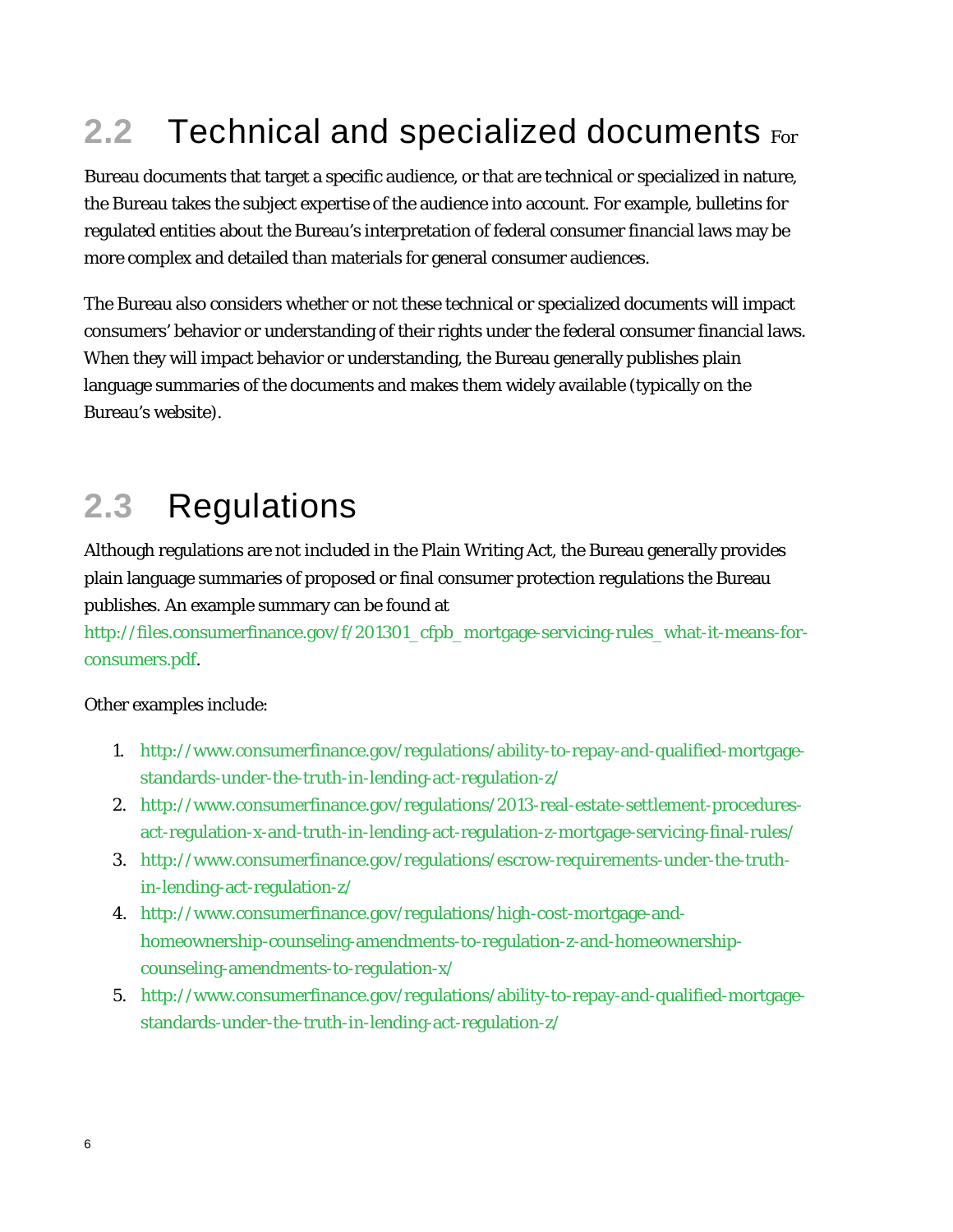### **3.** Inform agency staff of Plain Writing Act's requirements

### **3.1** Intranet

Information on the Plain Writing Act and resources for effective plain writing are posted on the Bureau's intranet, which also links to the Office of Management and Budget (OMB) and the Plain Language Action and Information Network (PLAIN) web pages.

### **3.2** Training materials

We most recently distributed plain language training materials, which included information on the PWA requirements for federal agencies, to all Bureau employees as a follow-up to the PLAIN training on April 18, 2013.

Training materials have also been made available to Bureau employees on the intranet. The intranet materials include, among other things, practical tips, style guidelines, and tools, like instructions on how to use Microsoft Word readability tools to measure overall readability.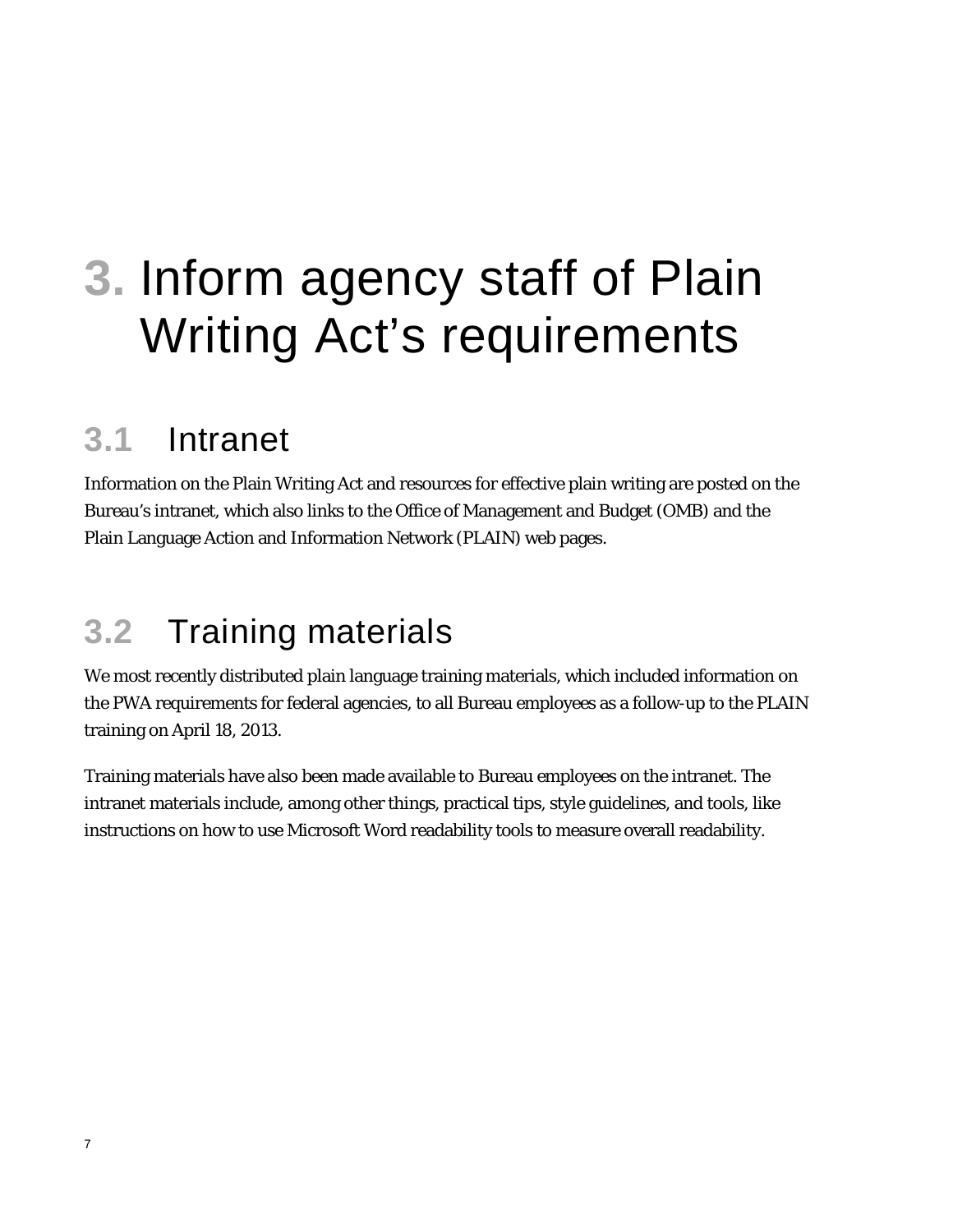# **4.** Training

#### **4.1** Trainers

Three CFPB staff members participated in a PLAIN train-the-trainer bootcamp on January 31, 2013, at the General Services Administration.

#### **4.2** Bureau-wide

The CFPB offered Bureau-wide plain language training for CFPB employees, led by PLAIN trainer, John Strylowski, on April 18, 2013. Approximately 190 CFPB staff members participated in the training. We plan to offer additional PLAIN-led training sessions to all Bureau employees periodically. Staff in the Division of Consumer Education and Engagement, which bears central responsibility for the Bureau's direct-to-consumer communications, are expected to attend plain language training.

#### **4.3** Online trainings

Online access to the training was made available for all Bureau employees starting with the training on April 18, 2013. The Bureau also offers training on writing skills, including writing in plain language, through learning and development options offered to all Bureau employees through the Treasury learning management system.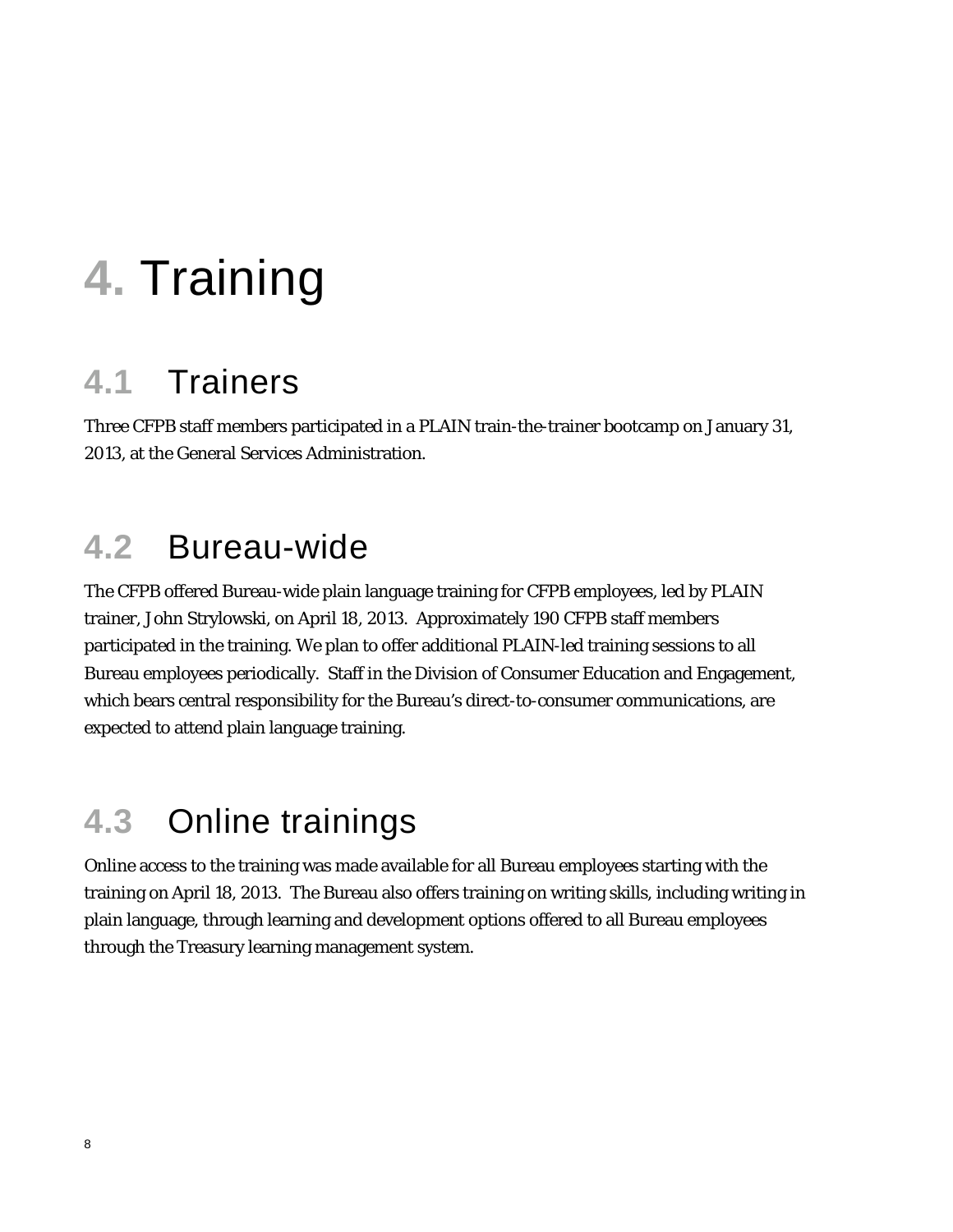### **5.** Ongoing compliance / sustaining change

#### **5.1** Name of agency contact for compliance issues

Gail Hillebrand, senior plain writing official, and Per Olstad, plain language coordinator.

### **5.2** Documenting and reporting use of plain writing in agency communications

Reporting:

1. The Bureau's plain writing officer and plain language coordinators will periodically report on the Bureau's use of plain writing, continuing with this document, the Bureau's second annual compliance report, published on June 26, 2013.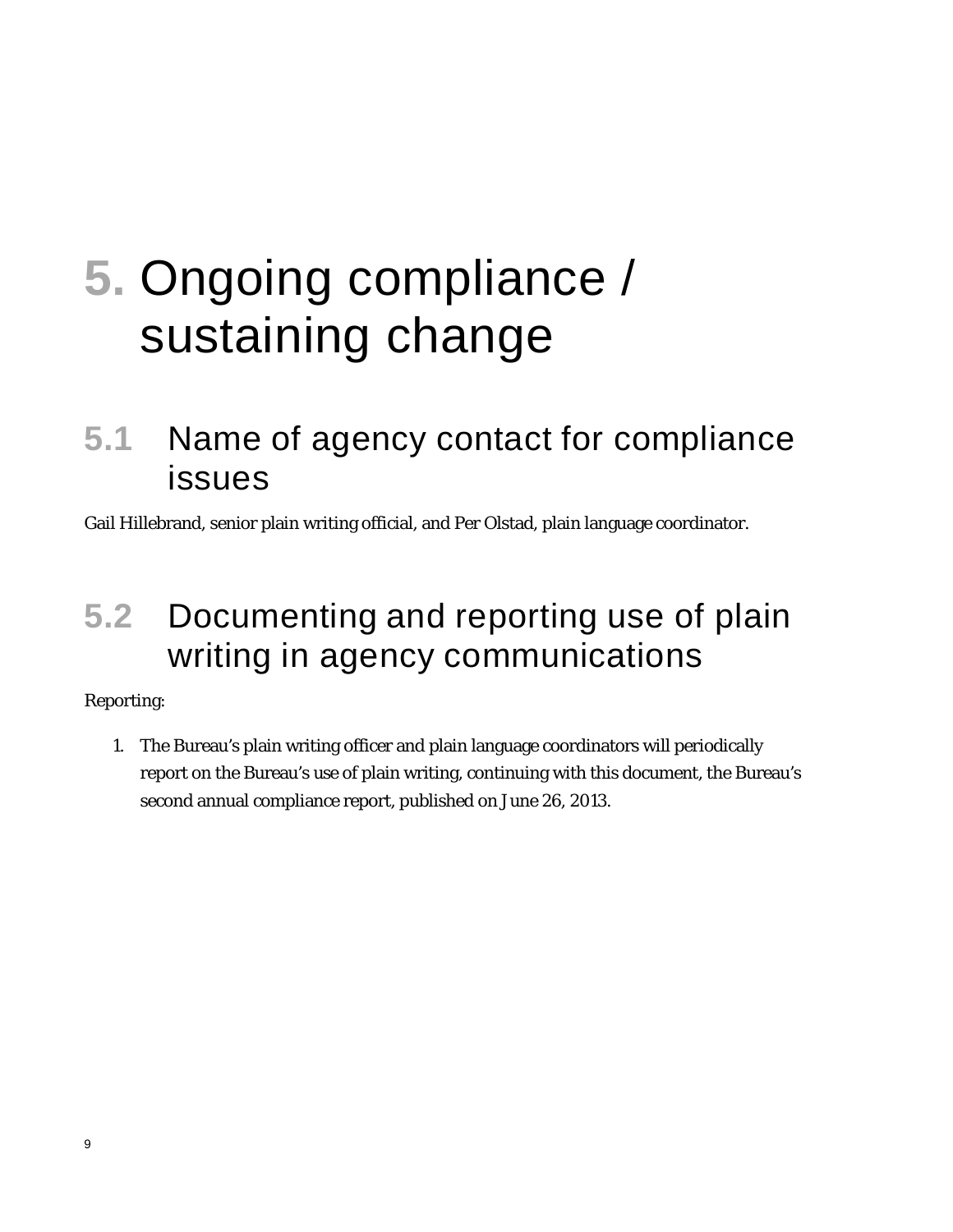### **6.** Agency's plain language resource

### **6.1** Website address

<http://www.consumerfinance.gov/plain-writing/>

### **6.2** Contact us page

<http://www.consumerfinance.gov/contact-us/>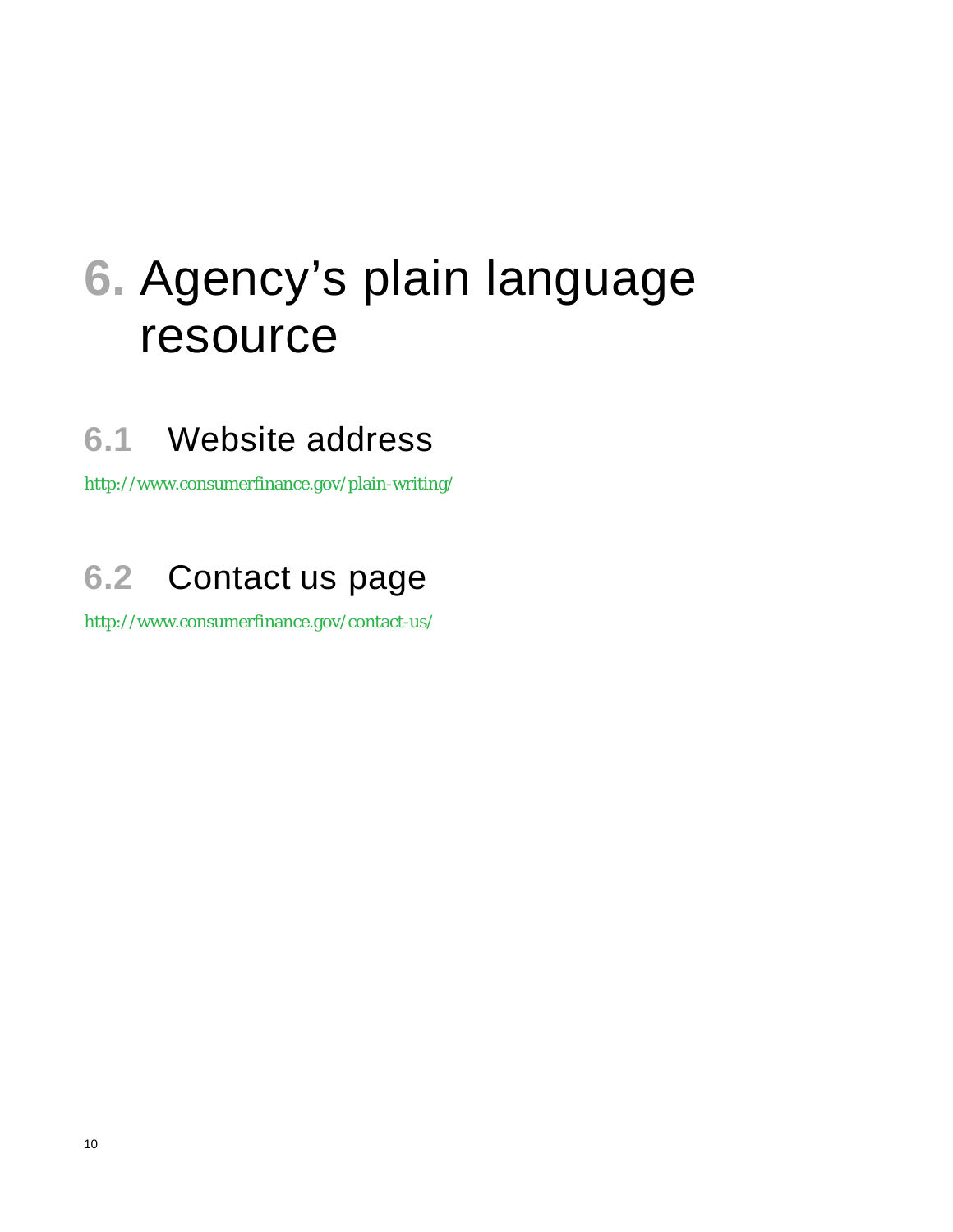# **7.** Implementation of the act

### **7.1** FY 13 timeline milestones

#### **TABLE 1:** TIMELINE

| <b>Date</b>      | <b>Milestone</b>                                                                   |
|------------------|------------------------------------------------------------------------------------|
| January 31, 2013 | Three CFPB staff members participated in<br>GSA's plain language train the trainer |
| April 16, 2013   | Additional training materials posted on plain<br>language on CFPB's intranet       |
| April 18, 2013   | Provided Bureau-wide training opportunity                                          |
| July 22, 2013    | Post updated plain language report                                                 |

#### **7.1.2** Documents covered by the act

We posted the PWA definition of "covered documents" on the Bureau's [plain](http://www.consumerfinance.gov/plain-writing/) language webpage when it initially launched on October 13, 2011.

### **7.2** Links to compliance report

We provided a link to our second annual compliance report on the Bureau's plain language webpage on July 12, 2013.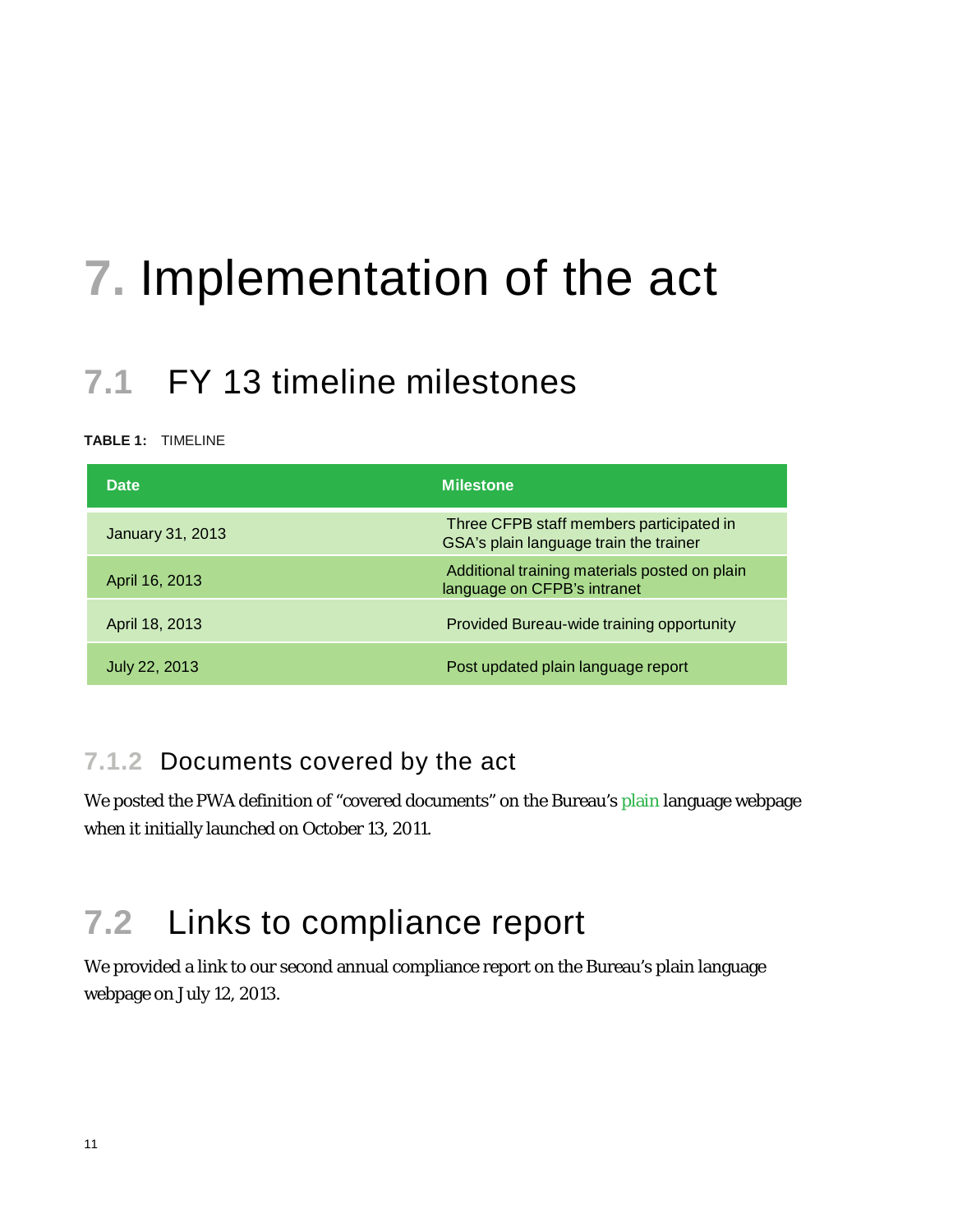### **7.3** Links to OMB and PLAIN

Link to the [OMB a](http://www.whitehouse.gov/blog/2011/04/19/putting-it-plainly)nd [PLAIN](http://www.plainlanguage.gov/) webpages on the Bureau's plain language webpage.